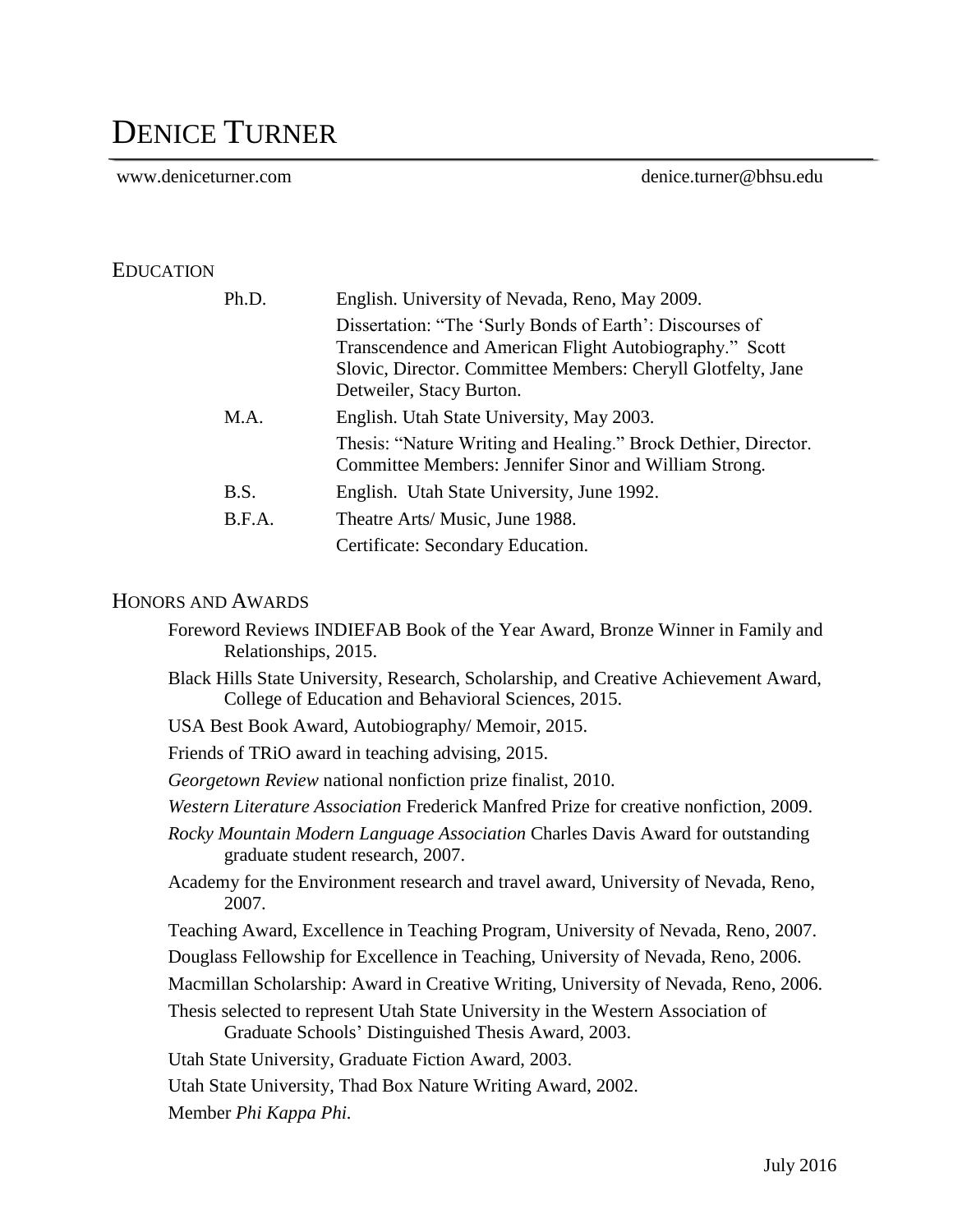#### **BOOKS**

*Worthy*. Reno: University of Nevada Press, 2015.

*Writing the Heavenly Frontier: Flight Autobiography in America 1927-1954*. Amsterdam and New York: Rodopi, 2011.

#### **ESSAYS**

- "Imaginative Geographies and the Invention of the Aerial Subject," *Travel Writing: Critical Concepts in Literary and Cultural Studies*, ed. Tim Youngs and Charles Forsdick. New York: Routledge, November 2012.
- "Principles of Internal Medicine," *Georgetown Review* 11.1 (Spring 2010): 115-31.
- "Coming to Earth." *Borne on Air: Essays by Idaho Writers.* Ed. Mary Clearman Blew and Phil Druker. Spokane: Eastern Washington UP, 2009.
- "Environmental Valuation in the 'Owned' West: A Question of Stewardship." *A Wilderness of Signs: Ethics Beauty & Environment after Postmodernism*. Ed. Joe Jordan. Uxbridge, UK: Cambridge Scholars P, 2006, 43-61.

"Marital Navigation Aloft." *AOPA Pilot*. July 2006: 96-99.

"Back to School: A Life Changing Event." *Utah State University Magazine*. Fall 2003: 12-13.

#### **PRESENTATIONS**

- "Life Writing: Emotion on and off the Page." South Dakota Festival of Books. Deadwood, South Dakota, 2015.
- "Theme: The Core of Story." South Dakota Festival of Books. Deadwood, South Dakota, 2015.
- "The Relationship between Writing and Healing," invited reading and lecture, South Dakota Humanities Council meeting, 2015.
- "Life Legacies: From the Heavenly Frontier to the Intermountain West," guest author, University of Nevada Literature and Environment Colloquium series, May 2013.
- "The Last Frontier and Flying Boudoir: On the Poetics and Politics of Flight." *Western American Literature*. Missoula, Montana, 2011.
- "Coming to Earth," reading for book release of *Borne on Air* at University of Idaho. Moscow, Idaho. 2010.
- "Bucking Up and Moving On: The Problem of Pain in the Intermountain West." *Western American Literature*. Prescott, Arizona, 2010.
- "Shadow Legacy." *Western American Literature*. Spearfish, South Dakota, 2009.
- "The Rhetorics/ Politics of the Personal in Academic Discourse: Environmental Criticism and Personal Narrative." *Rocky Mountain Modern Language Association*. Reno, Nevada, 2008. "Autobiography, Subjectivity, and Space: Writing the Transcendent Self." *Intermountain Graduate Conference*, Utah State University, 2008.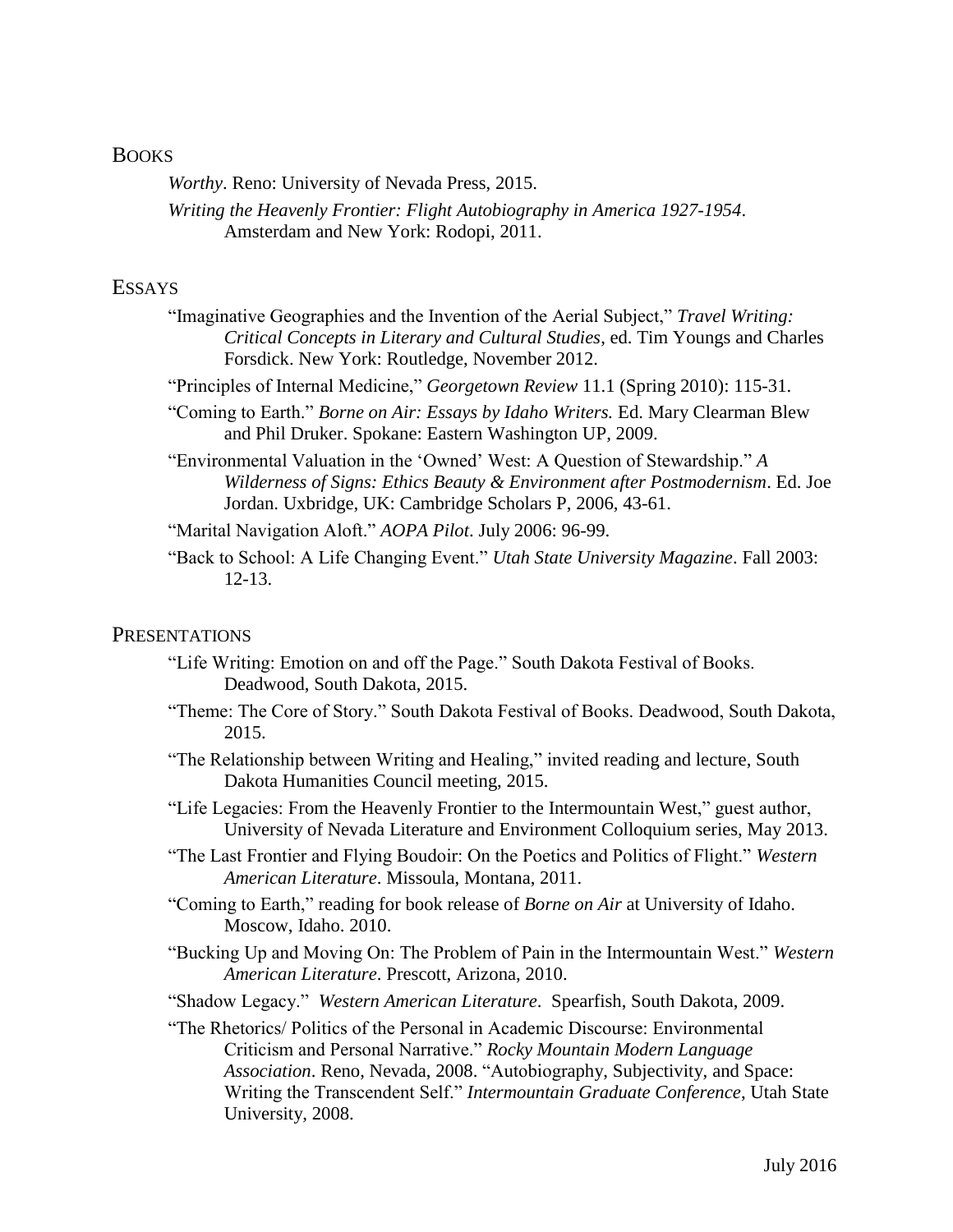- "Demythologizing 'Heaven': Navigational Codes and the Evolution of Airspace." *Society for Literature, Science and the Arts.* Portland, Maine, 2007. "Women, Nature and Autobiography: The Politics of Physical and Textual Flight." *Rocky Mountain Modern Language Association*. Calgary, Alberta, 2007.
- "Man, Machine and the Paradox of Air Power." *Society for Literature, Science and the Arts*. New York University, 2006.
- "Flying Home: Finding a Place in the Space of the West." *Western Literature Association*. Boise State University, 2006.
- "Nevada by Numbers." Great Basin Symposium on Literature and Environment. University of Nevada, Reno, 2006.
- "'Taming' the Moors: Aviation and Humanism in Antoine de Saint-Exupéry's *Terre des Hommes.*" Language, History and Cultural Identities Conference. University of Nevada, Reno, 2006.
- "The Nature of Nurture: A Silver Anniversary Report." Keynote Address with founding Director William Strong. *Utah Writing Project Midwinter Conference*. Salt Lake Community College, 2005.
- "Bringing the Heavens a Little Bit Closer to Earth: Ecofeminism and Aviation." *Association for the Study of Literature and Environment*. U of Oregon, 2005.
- "Ownership and Stewardship: Toward an Ethical Treatment of Place" *Pacific Rim Conference on Literature and Rhetoric*. University of Alaska, Anchorage, 2004.

#### **INTERVIEWS**

- *Dakota Midday* interview with Lori Walsh, South Dakota Public Broadcasting. 30 June, 2016.
- *Access Utah* interview with Tom Williams for Utah Public Radio. 27 May. 2015.

Interview with Jeff Hunter. *Cache Magazine* May 29-Jun 4: 11. 2015.

Review and interview with Mary Sojourner. "KNAU's Southwest Book Review: Denice Turner's 'Worthy.'" Arizona Public Radio. 23 Jun. 2015.

*Dakota Reads* interview with Helene Duhamel, KOTA TV. 4 Sep. 2015.

## **TEACHING**

Black Hills State University

2015 Fall Semester

MLED 480/ 580, Middle Level Methods, online via D2L

ED 712, Educational Assessment, online via D2L

SEED 424, 7-12 Language Arts Methods

SEED 450/ 550, 7-12 Reading Content Literacy

2015 Spring Semester

EPSY 302, Educational Psychology, BHSU-RC

EPSY 428, Child and Adolescent Development (new course design)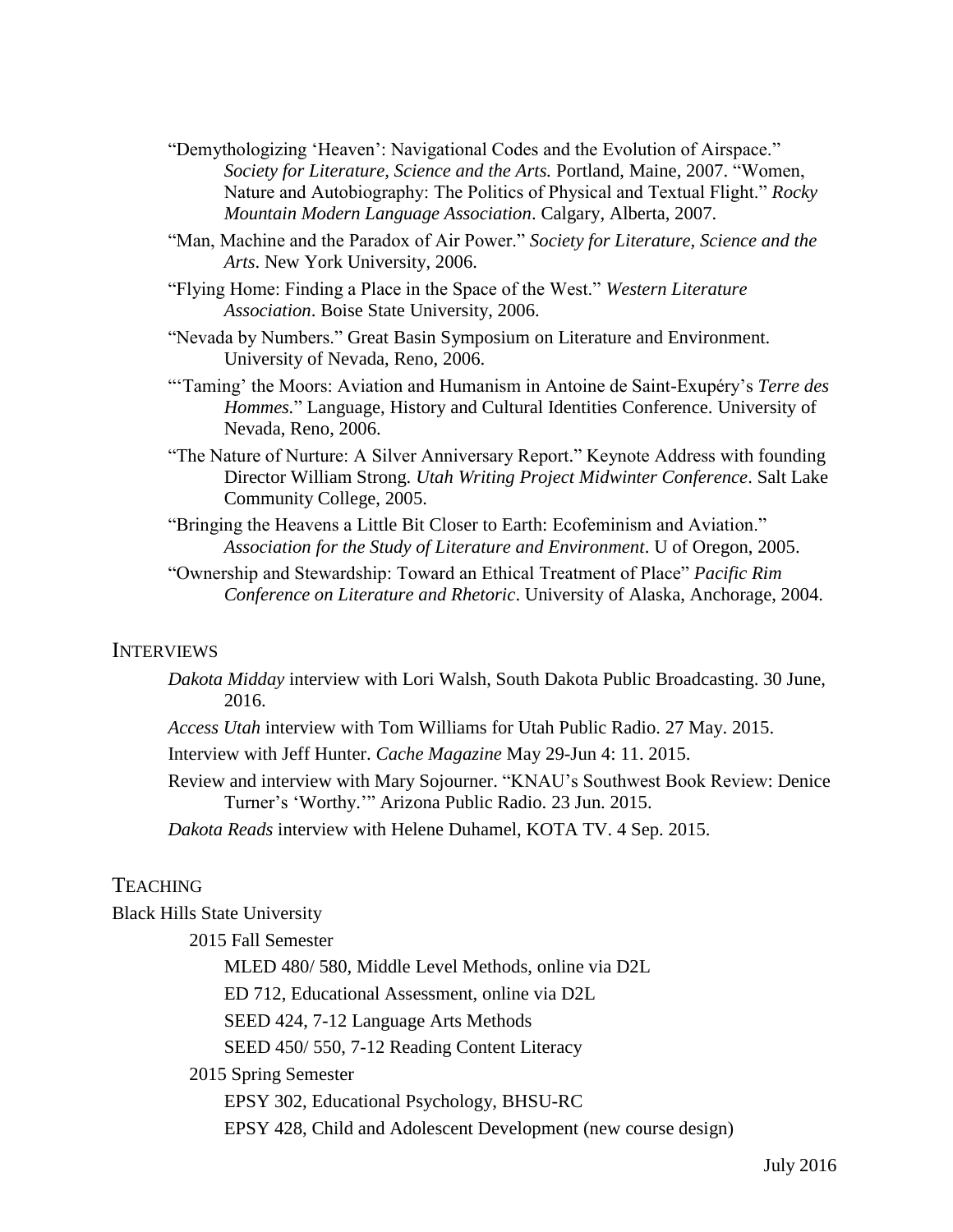SEED 450/550, 7-12 Reading Content Literacy SEED 450/550, 7-12 Reading Content Literacy online via D2L (new course design) 2015 Summer Semester SEED 450/550, 7-12 Reading Content Literacy, 2 sections online via D2L 2014 Fall Semester MLED 480/ 580, Middle Level Methods, via D2L ED 712, Educational Assessment, via D2L SEED 424, 7-12 Language Arts Methods SEED 450/ 550, 7-12 Reading Content Literacy 2014 Spring Semester EPSY 302, Educational Psychology, BHSU-RC (new course design) SEED 450/550, 7-12 Reading Content Literacy Supervise Project Second Student Teachers 2014 Summer Semester SEED 450/550, 7-12 Reading Content Literacy 8-week session, 2 sections via D<sub>2</sub>L (new course design) 2013 Fall Semester MLED 480/ 580, Middle Level Methods, via D2L, (new course design) ED 712, Educational Assessment, via D2L, (new course design) SEED 424, 7-12 Language Arts Methods, (new course design) SEED 450/ 550, 7-12 Reading Content Literacy, (new course design)

# **TEACHING**

Utah State University: 2010-2012

ENGL 4500: Teaching Writing ENGL 4510: Teaching Literature ENGL 3520: Multicultural American Literature ENGL 2010: Research and Argumentation

# **TEACHING**

University of Nevada, Reno: 2004-2008

ENGL 304: American Literature and Culture, 2008

ENGL 104: Introduction to Investigative Writing, 2006

ENGL 102: Composition II, 2005-2007

ENGL 101: Composition I, 2004

CH 202: Core Humanities, The Modern World, 2006

Teaching assistant and discussion leader for survey course in Modernity.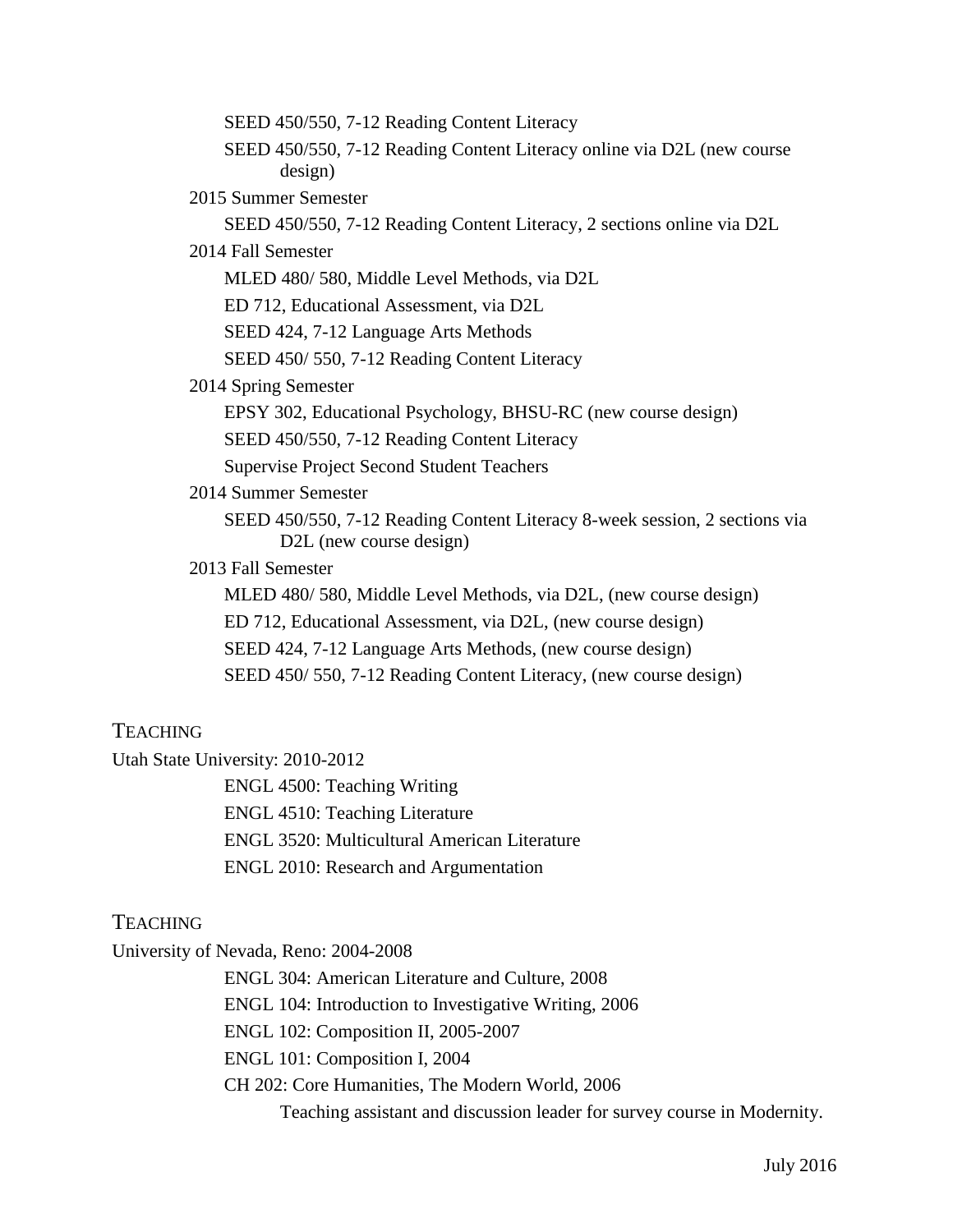CH 201: Core Humanities, Ancient and Medieval Cultures, 2005. Teaching assistant and discussion leader for survey course in Antiquity.

#### **TEACHING**

Utah State University 2002-2004 SEED 6323: Introductory Writing Project. *Utah Writing Project* 2004 Designed course for K-12 teachers in writing pedagogy. SEED 6380: Advanced Writing Project. *Utah Writing Project* 2004 Co-directed course in creative writing and pedagogy for tenured Utah public school teachers. SEED 6330: Invitational Writing Project. *Utah Writing Project* 2001, 2003 Co-directed intensive four-week introduction to writing pedagogy for Utah public school teachers. English 1010: Introduction to Academic Writing, 2002-2003 Designed introductory composition course emphasizing rhetorical modes.

## **TEACHING**

#### Secondary Education

1992-2004 Mount Logan Middle School. English Language Arts, Speech and Drama Faculty. Logan, Utah.

1988-1992 The Madeira School. Performing Arts and Residential Faculty. McLean, Virginia.

# ADMINISTRATION & TEACHER INSERVICE

Writing Across the Curriculum instructor for NUCC (Northern Utah Curriculum Consortium).

English 102 Writing Program Coordinator, University of Nevada, Reno 2006-2007.

Coordinated orientation for new instructors, conducted workshops in classroom management and critical thinking, revised desired outcomes for writing courses.

Utah Writing Project co-director, Utah State University, 2003-2004.

Collaborated with National Writing Project leaders at NCTE. Organized writing workshops for Utah teachers. Met with Utah lawmakers in Washington, DC to discuss funding for writing. Initiated a professional network of Utah teachers.

#### **SERVICE**

#### To Profession

Peer reviewed "Ruth Nichols, *Sky Girl* and the Aerial Frontier" for professional journal, *Western American Literature*, 2014.

Served on Smarter Balanced consortium to set ELA cut scores, 2014.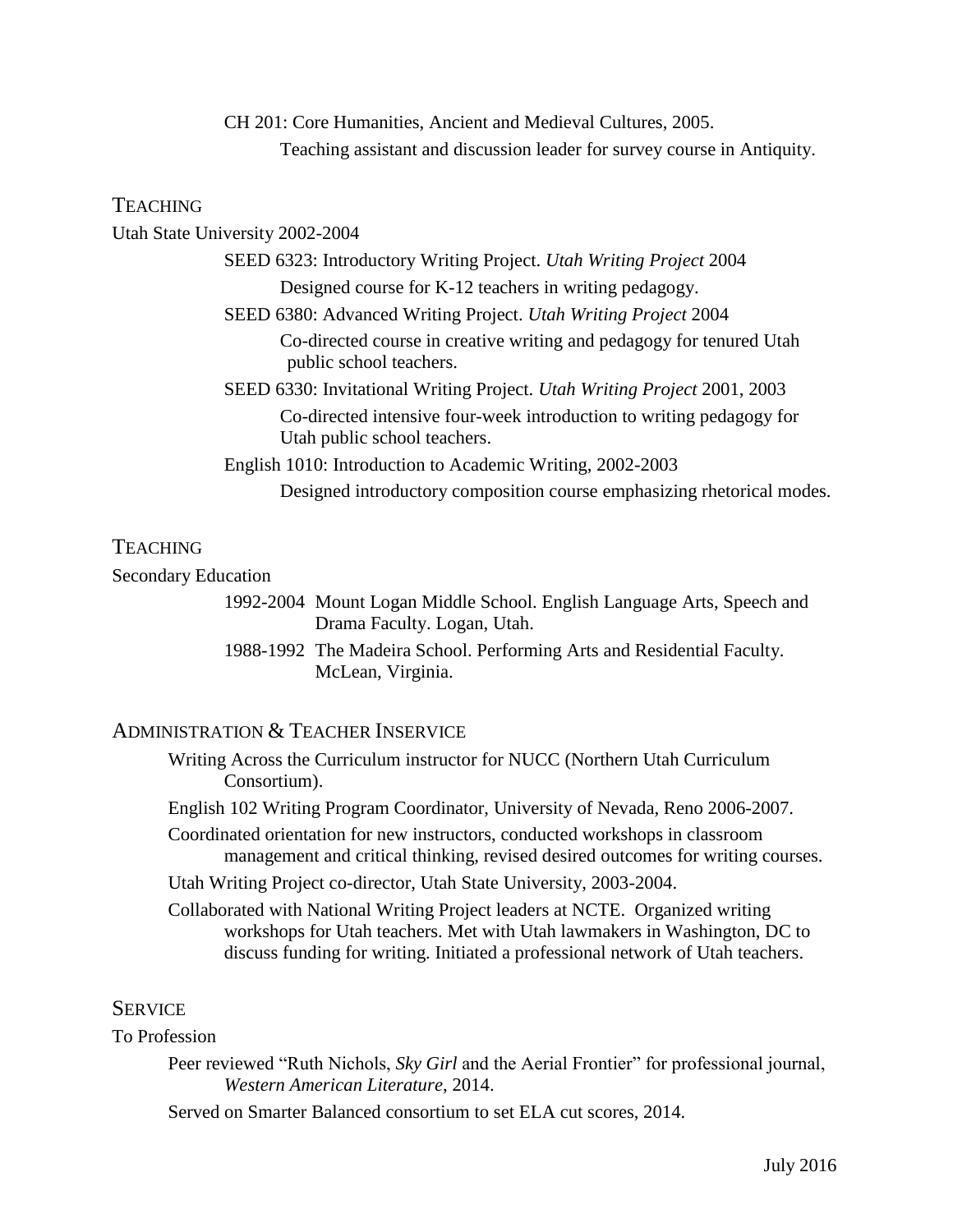- Provided advice to independent scholar via Skype regarding publishing with University of Nevada Press, 2015.
- Guest writer/ writing consultant Wasatch Writing Project Retreat, July 2013.
- Brownbag lunch with University of Nevada, Reno graduate students to discuss challenges of creative and scholarly publication, March 2013.
- Peer reviewed "Thin Place and Thick Time" for *Interdisciplinary Studies in Literature and Environment,* 2011.

# **SERVICE**

To Black Hills State University & Community

- School of Education graduate committee, 2014-present
- School of Education scholarship committee, 2014-present
- University Honors Advisory Council member, 2014-present
- Peer reviewed and edited essay by Drs. Cody Lawson and Faye LaDuke-Pelster for *The Teacher Librarian*, 2014, 2015
- Wrote innovation grant with School of Ed, Natural Sciences, and Math and Social Sciences faculty, 2015
- Procured two SWIVL robots, iPads, and tripods for SEED courses in the School of Education through collaboration with physics and math faculty
- School of Education hiring committee (PE education specialist)
- Wrote grant proposal for a Center for Teaching and Technology in collaboration with School Education and Natural Sciences faculty, 2014.
- Wrote one-time monies proposal to provide video recording equipment for Secondary Education faculty.
- Served as a liaison between School of Education and English Department to create new MAT in English Education.
- Developed assessment measures for master's degree candidate writing samples.

Oversaw Honors capstone project in math education by Myranda Mattke.

Assisted in restructuring Middle Level Minor.

Co-advised Reading Council, 2013.

Travel to interviews and book clubs as Dakota Midday Book Club author, 2016

- Met with Utah and South Dakota book groups to discuss *Worthy*, 2015
- Reading with Kent Meyer for SD Humanities Council meeting in Spearfish
- Donated preparation hours for SD Festival of Books to SD Humanities Council, 2015

Provide writing and publication advice to Black Hills area writers, 2013-present